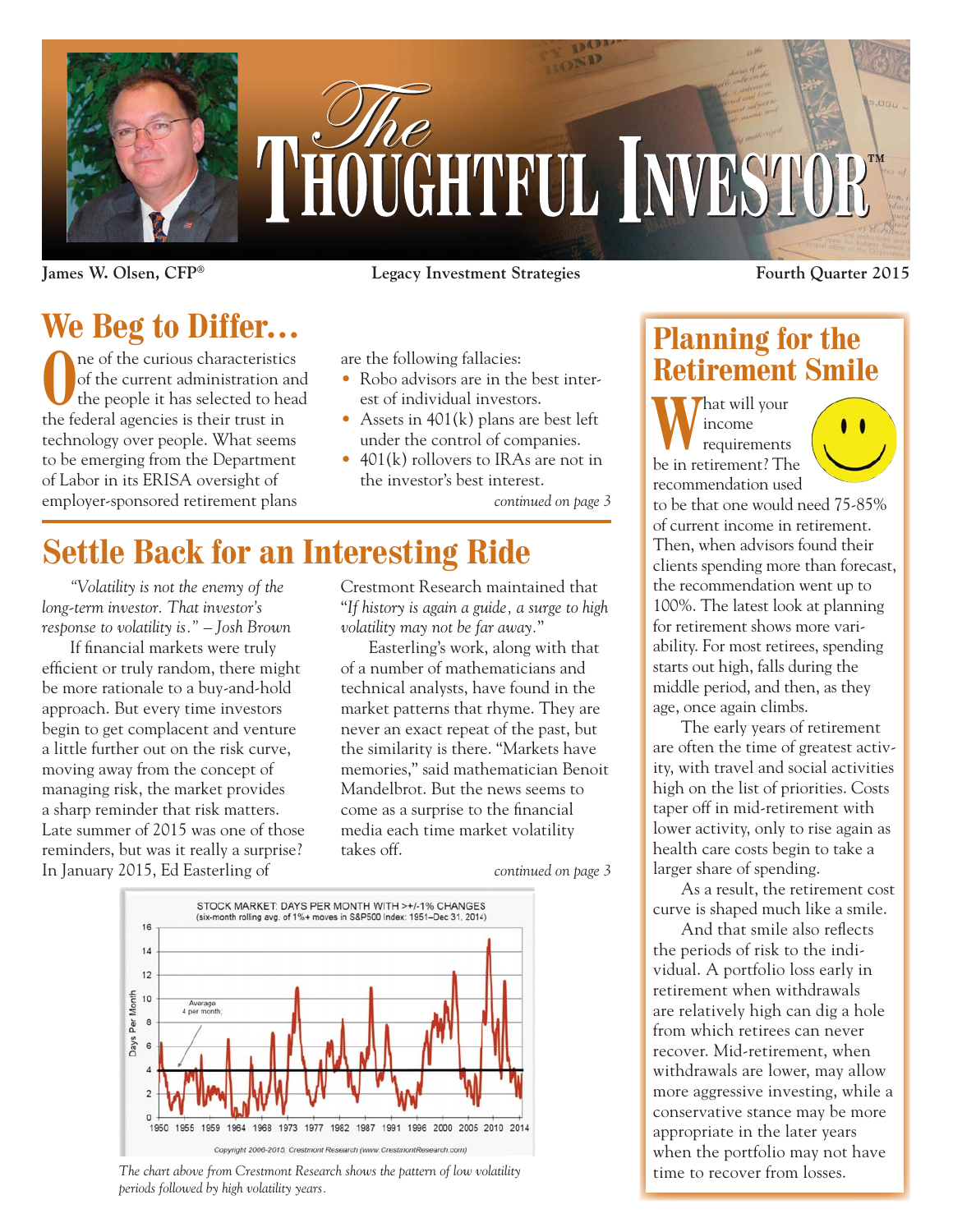# **The 401(k) - When You Retire or Leave Your Employer**

I your employer offers a 401(k)<br>
plan, you should take full adva<br>
tage of the plan. Max out any  $\int$  f your employer offers a 401(k) plan, you should take full advancontribution matches (where the employer provides funds to match to any amounts you contribute). Reduce your current income and save on taxes by funding your account up to the contribution limit. Ask for help if you need it in setting up your portfolio allocations.

*But what should you do if you leave the employer or retire?*  There are four basic options that you can implement in full or partially.

- **(1)** Take the money (or some of the money) in a lump sum,
- **(2)** Leave the money (or some of the money) in the employer's 401(k),
- **(3)** Roll the money (or some of the money – caution: not all 401(k) plans allow partial rollovers) over to an IRA,
- **(4)** Or, if you have a new job where a 401(k) is offered, move the money *(or some of the money, given the plan allows partial disbursements)* into the new employer's 401(k).

Whether or not you have the ability to make partial transitions after you leave the company will depend on the plan rules. Make certain and review those rules before making any decisions.

#### **(1) Lump sum distributions**

Number 1 would be the costliest choice because you would owe income taxes on the full withdrawal plus a 10% penalty if you are under age 55. And, you will not receive your full balance. If you are not fully vested when you leave the company, employer contributions may revert to the company or be partially forfeited. Your former employer will also withhold 20% of your account balance to prepay the tax you'll owe. The distribution could also put you in higher tax bracket, adding to the cost of cashing out.

You also need to weigh carefully how a distribution will affect your

future retirement security. It's easy to withdraw funds for a short-term loan, and then never replenish your retirement portfolio.

#### **(2) You can leave your 401(k) account as it is in your former employer's plan.**

If you are satisfied with your plan, you have good investment options,



low fees, and will continue to receive full service on your account, it can make sense to stay with your former employer's 401(k) plan. 401(k) plans have a number of advantages over an IRA including:

- The ability to borrow from the  $401(k)$  – provided the plan allows borrowing for non-employees
- No early withdrawal penalties once you turn age 55 (this is age 59½ with an IRA)
- Greater bankruptcy protection. Contributory IRAs are only protected against bankruptcy up to \$1.17 million
- You can still rollover your funds to an IRA at a later date

On the flip side, your 401(k) plan is now held by a company with which you are increasingly unfamiliar. Staff changes, mergers, and even bankruptcy can make ultimately taking control of your assets more difficult. You will not be able to make ongoing contributions, you may lose your ability to borrow against your funds and you may also pay higher fees as a former employee. *continued on page 3*

#### **(3) Roll your assets over into an IRA.**

An IRA gives you the greatest control over your retirement funds. You select the custodian. Your investment options are much broader. You no longer have to invest under the rules and costs of the 401(k) plan. You can hire an investment advisor to manage your assets (most 401(k) plans limit your ability to use outside management). Required Minimum

Distributions can be easier to calculate. You can also withdraw funds without a penalty for a first-time home purchase or to pay college expenses (you will still owe income taxes on the withdrawals). But you will not be able to borrow funds from your retirement account or withdraw funds prior to age 59½ without incurring a 10% penalty. Bankruptcy protection covers only up to \$1.17 million.

#### **(4) Roll your assets over into your new employer's 401(k) plan.**

Before you do this, investigate the plan. Does it accept rollovers? Does it have good investment options? What are the fees? Will you receive assistance making investment choices? Are there restrictions as to trading frequency, your ability to borrow funds, etc.? What are the company match and vesting requirements? Can you roll your rollover back out of the plan if you decide you would rather manage it through an IRA? If your new employer accepts rollovers, you may have to wait until the next enrollment period, or sometimes until you've been on the job a full year, to move your assets.

It is typically best to make a direct rollover to your IRA or new employer's 401(k) plan. If you make an indirect rollover by withdrawing the funds in cash and then depositing them to your new retirement account, your former employee is required to withhold 20% for taxes. Provided you open and fully fund your new retirement account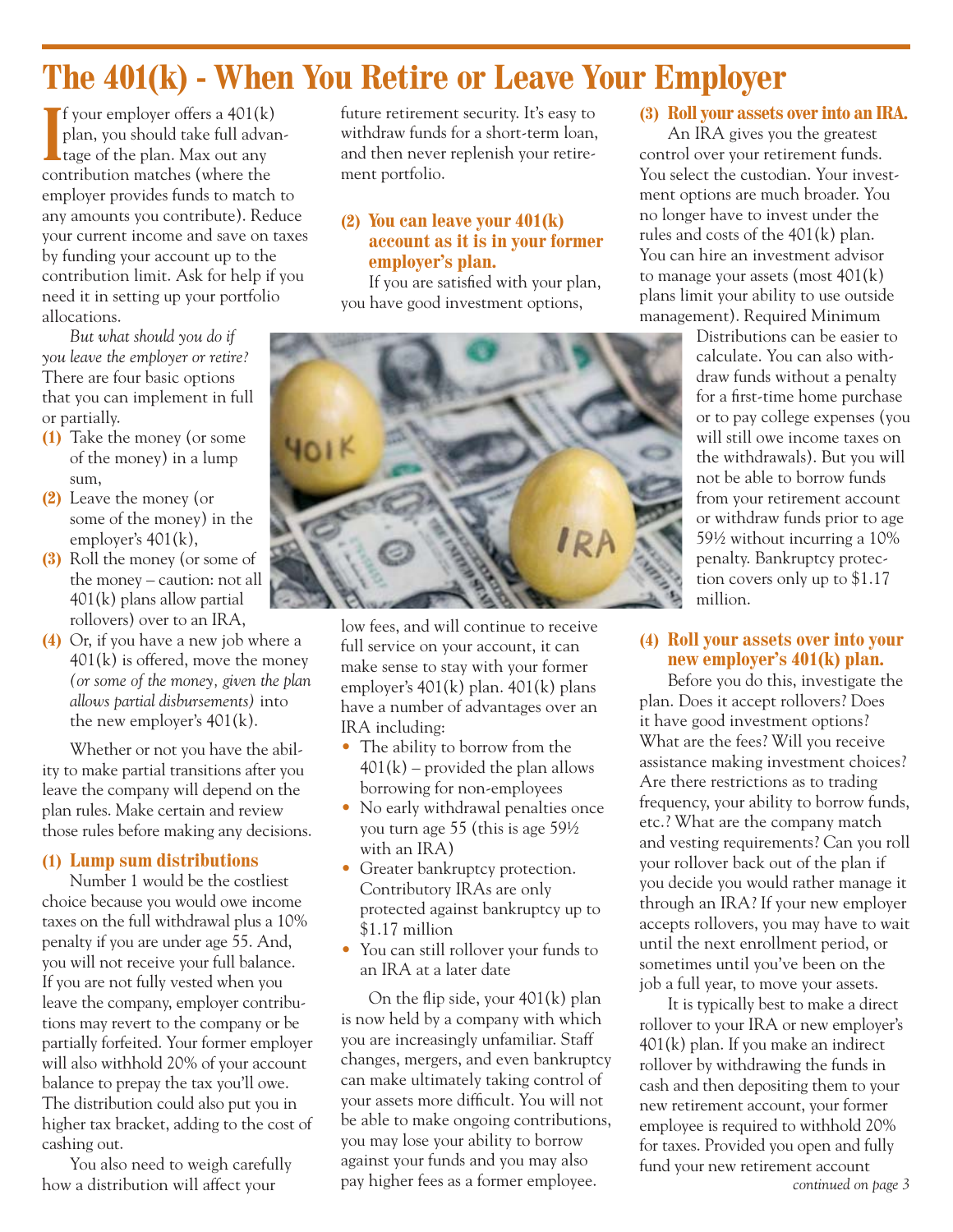## **We Beg to Differ** *— continued from page 1*

It's time for a reality check:

- Robo advisors are only as good as their programming and the people programming them. They create primarily buy-and-hold portfolios and their programming is very much untested in the real world of today's markets. Robo advisors are also a bit limited in the empathy zone and whether or not they can keep investors in the market through severe declines remains to be seen. Low fees are not necessarily related to good results.
- Money always comes with emotional ties. It's part of being human. The personal relationship between a trusted advisor and investor is one of the best defenses against emotiondriven decisions. The companies behind the robo advisers are putting in place a wealth of tools to help investors, but the trust issue is a stumbling block. Studies by Morningstar and others have illustrated that good advisors add value to overall returns in many ways that can more than offset their fees<sup>1</sup>.
- 401(k) plans have vulnerabilities as well as benefits. Once an employee leaves a company and no longer
- benefits from employer contribution matches, the benefits and drawbacks of staying with the 401(k) need to be carefully evaluated. Staying in a former employer's 401(k) plan is not always the best decision.
- There are times when it makes sense to roll assets from a 401(k) into an IRA where the individual has greater control, typically more investment alternatives, a potentially lower fee structure and the ability to use professional management.

We believe investors have a right to information – from the philosophy behind their portfolio's construction to the risk controls built into the portfolio design and how the portfolio has worked under market conditions such as we see today.

The extent to which critical, experienced-based knowledge can be captured and codified through technology is still limited. Among the legendary investors, human intuition played an essential part. Humans seem to be able to decide the validity of statements that would stump us, were we strictly computers.<sup>2</sup>

### **The 401(k) - When You Retire or Leave Your Employer** *— continued from page 2*

within 60 days, you would receive the 20% back when you file your tax return for the year. But in the meanwhile, you need to make up that 20% from other sources or it counts as an early withdrawal. Any pretax contributions and all earnings that you fail to deposit within the 60-day window are considered withdrawals and are taxable.

The biggest drawback of the 401(k) is often its self directed nature. In an effort to avoid fiduciary liability, most companies provide little investing direction or advice. As a result, inertia appears to rule. In 2014, only

10.5% of plan participants changed the asset allocation of their account balances, and just 6.6% changed the asset allocation of their contributions despite the fact that changes were undoubtedly happening in their lives. If a rollover to an IRA opens the door to better financial advice that should be consideration in your decision as to what to do with your 401(k) assets.

This is a relatively brief overview of your 401(k) options. For more information, please contact our firm and we can walk you through the different scenarios you have.

The Department of Labor under its ERISA authority has proposed that individuals and firms that advise  $401(k)$  investors be held to a fiduciary standard. As registered investment advisors, we are already held to that standard and we believe it is in the best interests of our clients. But in trying to pin down the fiduciary concept, the DOL is proposing regulations that could dramatically limit financial advice. One proposal may restrict the ability of advisors to explain the pros and cons of rollover IRAs. In the event we find ourselves barred from this discussion in the future, on page 2, we take a look at factors to consider when you leave an employer and have the option to rollover a 401(k) account to an IRA, as a reference for today and in the future.

## **Settle Back for an Interesting Ride**

*continued from page 1*

Volatility is the up-and-down movement of the market. As this chart from Crestmont Research shows, the S&P 500 (and other market indices as well) has historically moved from periods of low volatility to periods of high volatility. High volatility periods tend to be times of greater risk in the market. These are times when investors are more prone to emotional decisions, when hair-trigger computer programs can launch market moves and when negative news tends to carry more clout than the positive.

When volatility falls below the historical average of four 1% moves in a year, high volatility is often on the horizon. It's just a question of how soon, how much and how long…

<sup>1</sup> Alpha, Beta, and Now...Gamma by David Blanchett. CFA, CFP® and Paul Kaplan, Ph.D., CFA Director of Research, Morningstar Canada, August 28, 2013.

<sup>2</sup> Why We Needn't Fear the Machines - A Basic Truth: Computers Can't Be Replacements for Humans, by Christopher Mims. Wall Street Journal, Nov. 30, 2014